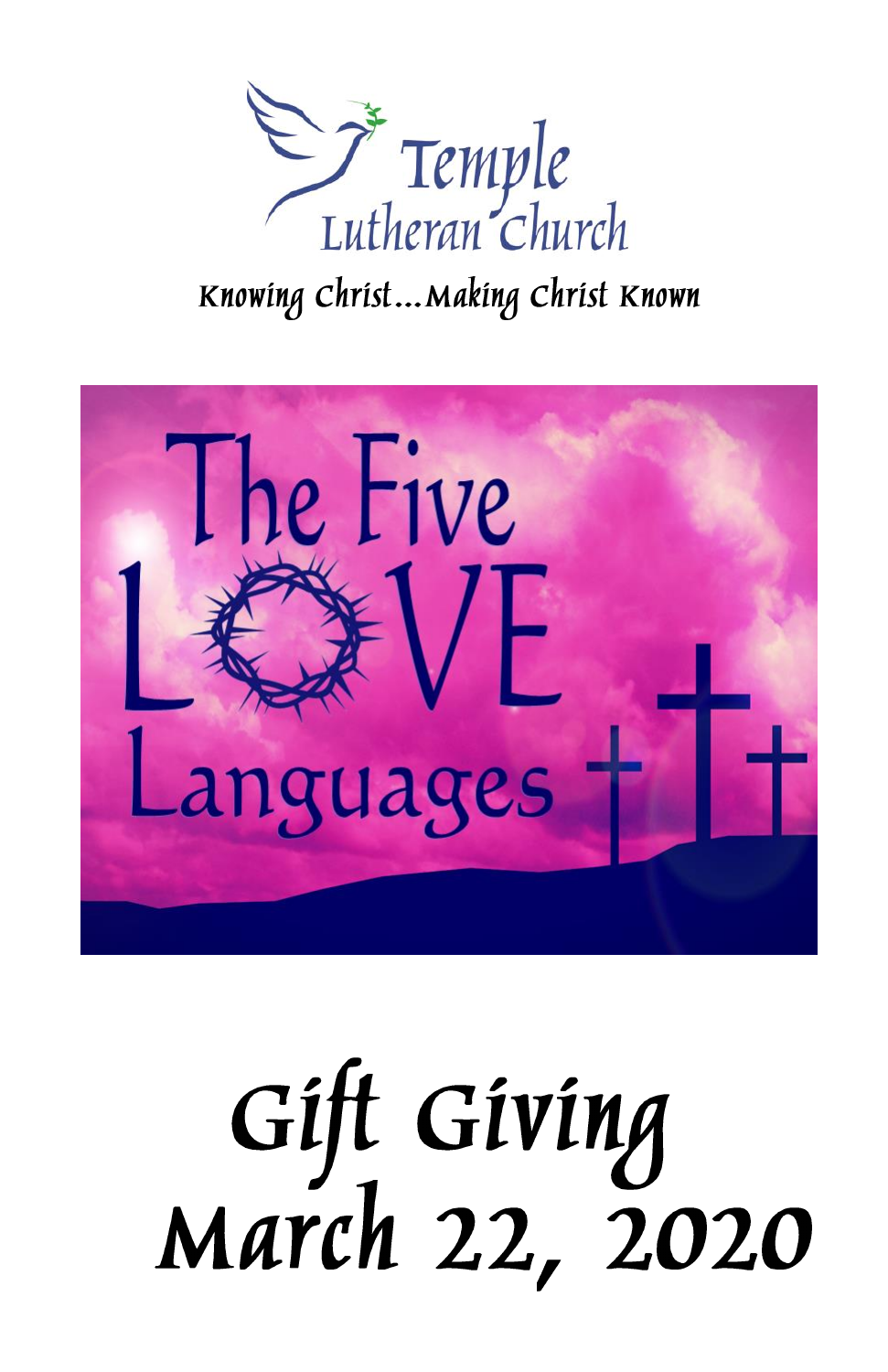**WELCOME TO**



501 Brookline Blvd, Havertown, PA 19083 — (610) 446-3270 www.templelutheran.org

*OUR MISSION – "TO KNOW CHRIST AND MAKE CHRIST KNOWN"*

# **Visiting today? Welcome! March 22, 2020 Notes for Today's Services**

# **We hope that you will be able to join with us in worship through the live streaming on the website templelutheran.org**

**OFFERING** *- During today's service we cannot collect an offering for the mission of the church, including the care of those in need. At Temple Lutheran Church, we acknowledge financial stewardship to be an act of discipleship, done in response to the Good News of God's love. As you hear God's Word today and consider the ways God has blessed you, we invite you to share only what God is calling you to share. We thank you for your generous gifts, and assure you that your donations will help to transform lives as we come to know Christ, and make Christ known throughout Havertown and the world. Please mail checks to the church.*

*While we are all social distancing, the work and expenses of the church continue. Please consider e-giving as a way to continue meeting your pledge to Temple during this time. Contact our Financial Secretary at nancy.hallowell@gmail.com for information or the form to do this.*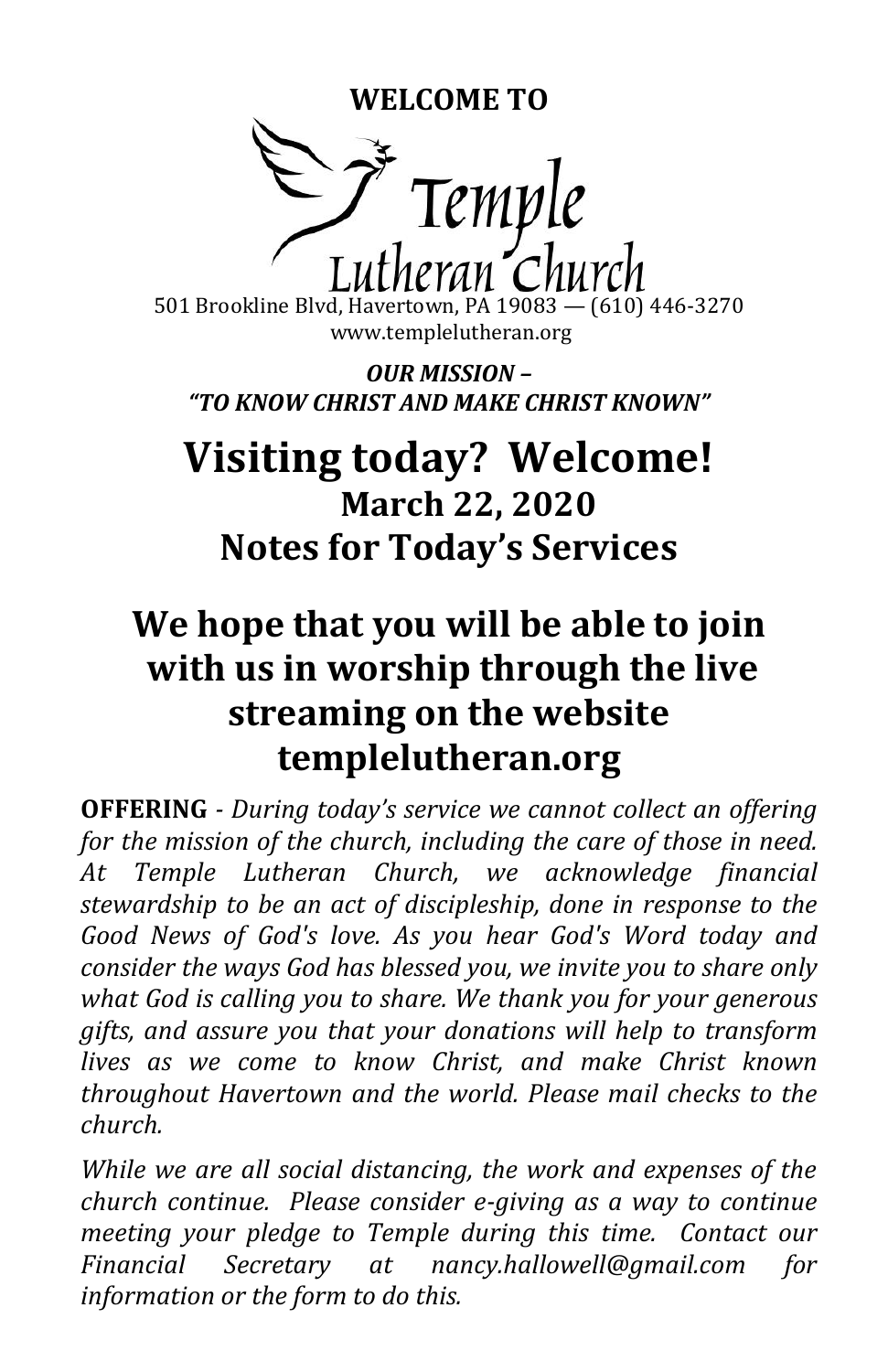### **Today's Bible Readings GOSPEL READING: MATTHEW 26:26-28**

<sup>26</sup>While they were eating, Jesus took a loaf of bread, and after blessing it he broke it, gave it to the disciples, and said, "Take, eat; this is my body." <sup>27</sup>Then he took a cup, and after giving thanks he gave it to them, saying, "Drink from it, all of you; <sup>28</sup>for this is my blood of the covenant, which is poured out for many for the forgiveness of sins.

**Need to contact the Pastor?** The Rev. Timothy Johansen, by calling (610) 446-3270 or by emailing pastor@templelutheran.org Emergency Phone Number (516) 592-0412

#### **PLEASE REMEMBER IN YOUR PRAYERS:**

**For Healing and Encouragement** Angie, Paul Arata, Geoff Bailey, Keith Bailey, Fernando Batista, Brendan Bell, Meredith Blanton Gaines, John Burd, Nancy Butler, Mike Carr, Linda Clack, Marion Crawford, Noah Davis, Bobbie Delaney, Gordon Dershimer, Declan Devlin, Chase Doyle and Adam, Mary England, Christie Ennis, Gil Eubank, Sr., Bill Faust, Shane Faust, David Fitch, Kristine Ferguson-Franklin, Lois Ann Forgess-Oler, Lois Gabbott, Patty Gardner, Todd Gasper, Mike, Lisa and Sandy Harms, Florence Homer, Craig Jamgochian, Gina Kapusniak, Kim Komar, Louis F. Lamoreux, Jean Long, Jason Luther, Madison Lynn, Pat Mannion, Janet Marinari, Bridget Marley, Mary Ann Mittleman, Sister Judy Moellet, Audie Murphy, Betty Pagan, Carmen Palacios, Linda Palisano, Jeanne Pocock, Marita Reardon, Susan Rush, Merry Snyder, Karen Spangler, Vera Spangler, Benny Strain, Gaetan Termini, Dick Torti, Frankie Vlassopoulos, Lily Walker, Barbara Ward, Philip White, Linda Wilke, The Family and Friends of Pastor Fred McElderry.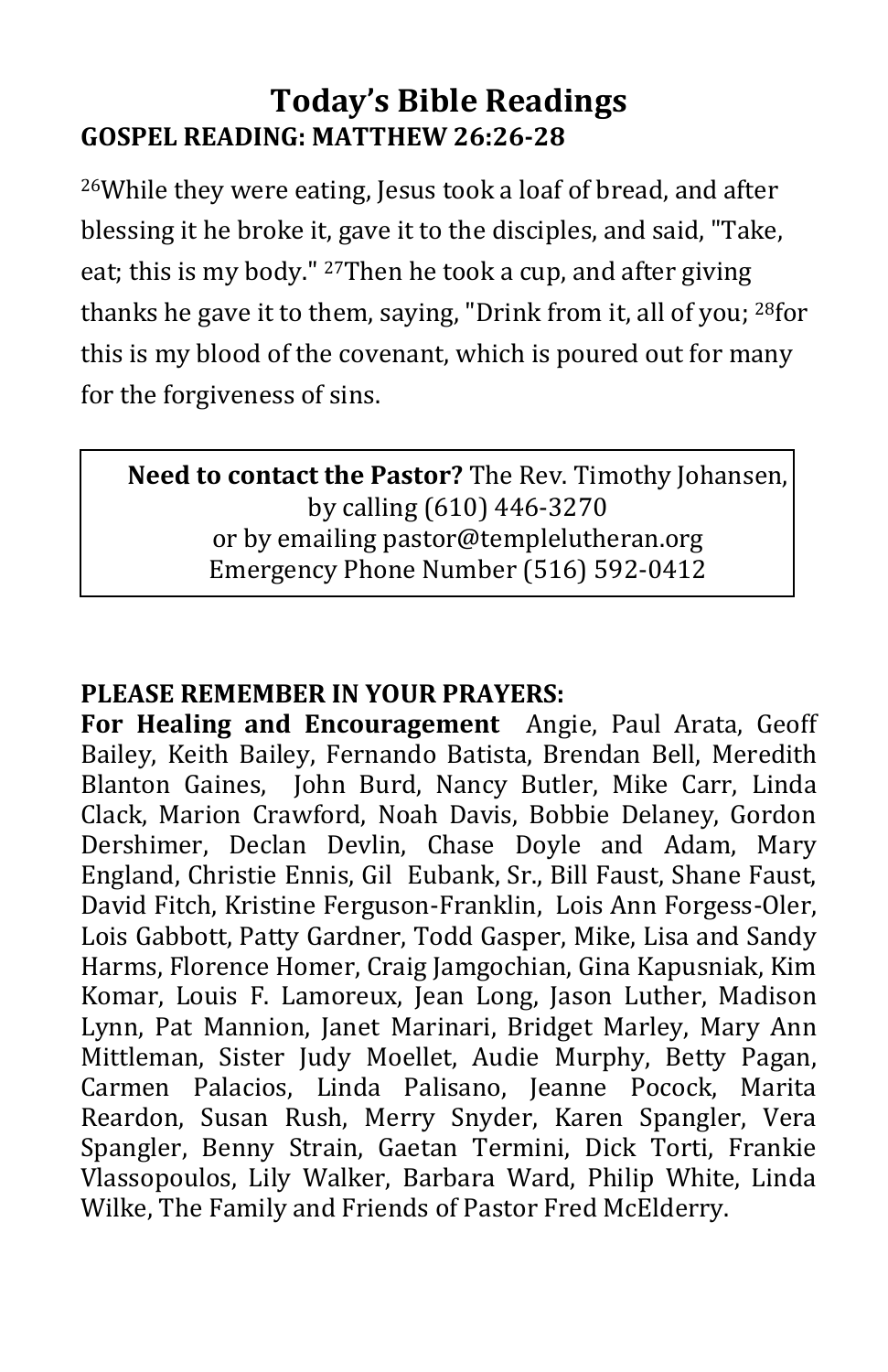## **Church Council Update: Coronavirus Pandemic**

Dear Friends,

Last night (March 13, 2020) church council made the decision to close Temple Lutheran's building to gatherings for two weeks due to the Coronavirus. This decision was made in line with the government and CDC's recommendation of limiting the meeting of large groups in the hope of slowing the spread of the virus. Below are the details:

- The building will be closed to gatherings for two weeks
- Sunday Services will *not* be held in the sanctuary. We are exploring plans to livestream services starting on Sunday, March 22. More information will follow this week on how to access this livestream. For tomorrow, the sermon will be available through Temple's website at: [https://www.templelutheran.org/sermons](http://r20.rs6.net/tn.jsp?f=001BFOTw2ruGpnk8YJawZ1OIrz3yWH2yYqtHTzo_SbPxJUSw45WlzHkbcTQ60Jha46oJZwrZPQrguBfV6Y6RsFdug1WaBwGzx2SUZQjMFFXu1XEYMabSL5dBr818u6qVUKr1Ozt0Y7kXSyhr8dfTzuC4G1bumKCJ3ZD9ewduRtmMM8Jt1W4ISpmRQCmpS2siuJa&c=1rhvRMgJyRB60-eyEPhAGOHPK-sEfnEbHjrZ0HBfu2VAtLIr9VgfyQ==&ch=MMOsktdRt7d4nVqvc12EB8JQaJ8LeEgwx8HEfOQtN4FKRe8ALp47wQ==)
- All meetings and events held at Temple have been cancelled for two weeks. An exception has been granted for 12-Step programs; provided that they follow recommended sanitizing procedures following their meeting and that there are no further restrictions from authorities.
- The Blood Drive, scheduled for April 1, falls outside of the two-week timeframe. The plan is to allow the Blood Drive to occur unless there are further restrictions by authorities.
- Delaware County has closed all day cares for two weeks, so Great Beginnings will *not* be open during this time.

Council will continue to monitor the situation and will provide updates should these restrictions need to be changed or extended.

I thank you for your patience and understanding during this challenging and evolving time. Please stay safe.

Sincerely,

Pat Keaveney

Church Council President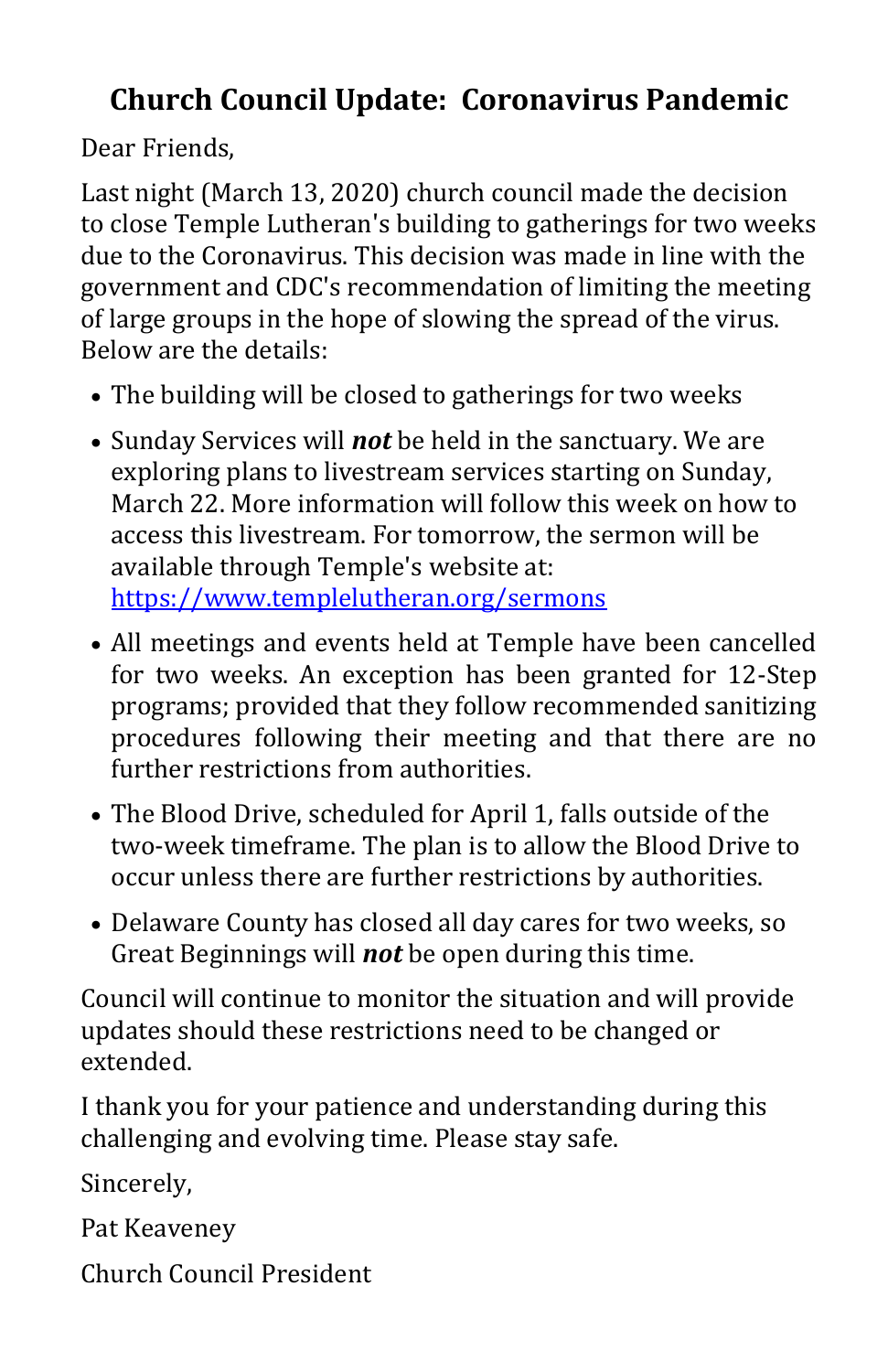#### **ANNOUNCEMENTS:**

**FOOD PANTRY** Next Service date is March 28 Needed: canned fruit, coffee, cereal Check the website https://tlcfoodpantry.com



#### **TLC BOOK CLUB**

This month's book will be "God Land" by Lyz Lenz (http://www.iupress.indiana.edu/product\_info.php?products\_i d=809651). Join us on Monday April 6th at 8pm for discussion and fellowship! Hope to see you!"



## **Call or email office to sign up sheet to help**



#### **RED CROSS BLOOD DRIVE**

Wednesday, April 1, 2:30 – 6:30 p.m. Contact Sue Cook 610 608 2528 for an appointment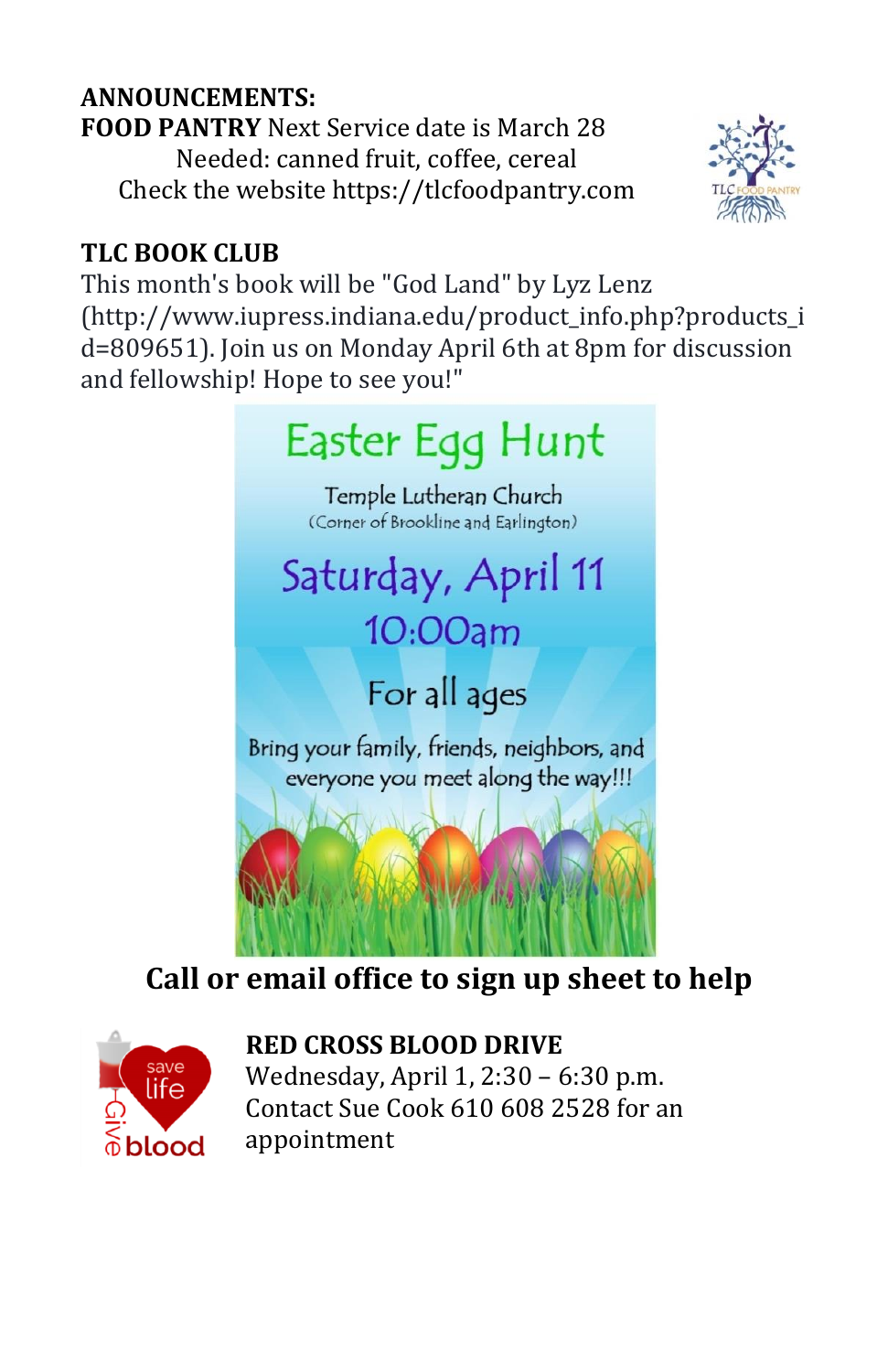#### **Lenten Project - Shoe Drive Collection**



Drop Your Gently Worn, Used and New Shoes For

## **Gratitude 4 Grandparents (G4G) Tell Family and Friends!**

We are collecting gently worn, used and new shoes including sneakers and even cleats. Shoes, flip flops, work shoes, boots. No single or mismatched pairs, wet or moldy shoes, shoes with holes or tears, or badly worn soles.

This shoe drive will benefit grandchildren being raised by their grandparents mainly as a result of the opioid epidemic. Gratitude 4 Grandparents will earn funds based on the total weight of the pairs of gently worn (clean, soles attached, no holes) and new shoes collected. Shoes will be sorted by G4G with some going directly to the families and the remainder going to funds2orgs.com. They donate or sell the shoes to micro enterprise vendors or entrepreneurs in developing countries. The shoes are cleaned, repaired and sold, creating both work and income.

# *Let's Step Up and Help G4G!* **Goal Donation**: **300 pairs so far: 62 pairs**

#### **G4G: Mission Statement**

"Working to uplift kinship families by providing emotional support, advocating for better legislation, and by providing a resource for their immediate needs".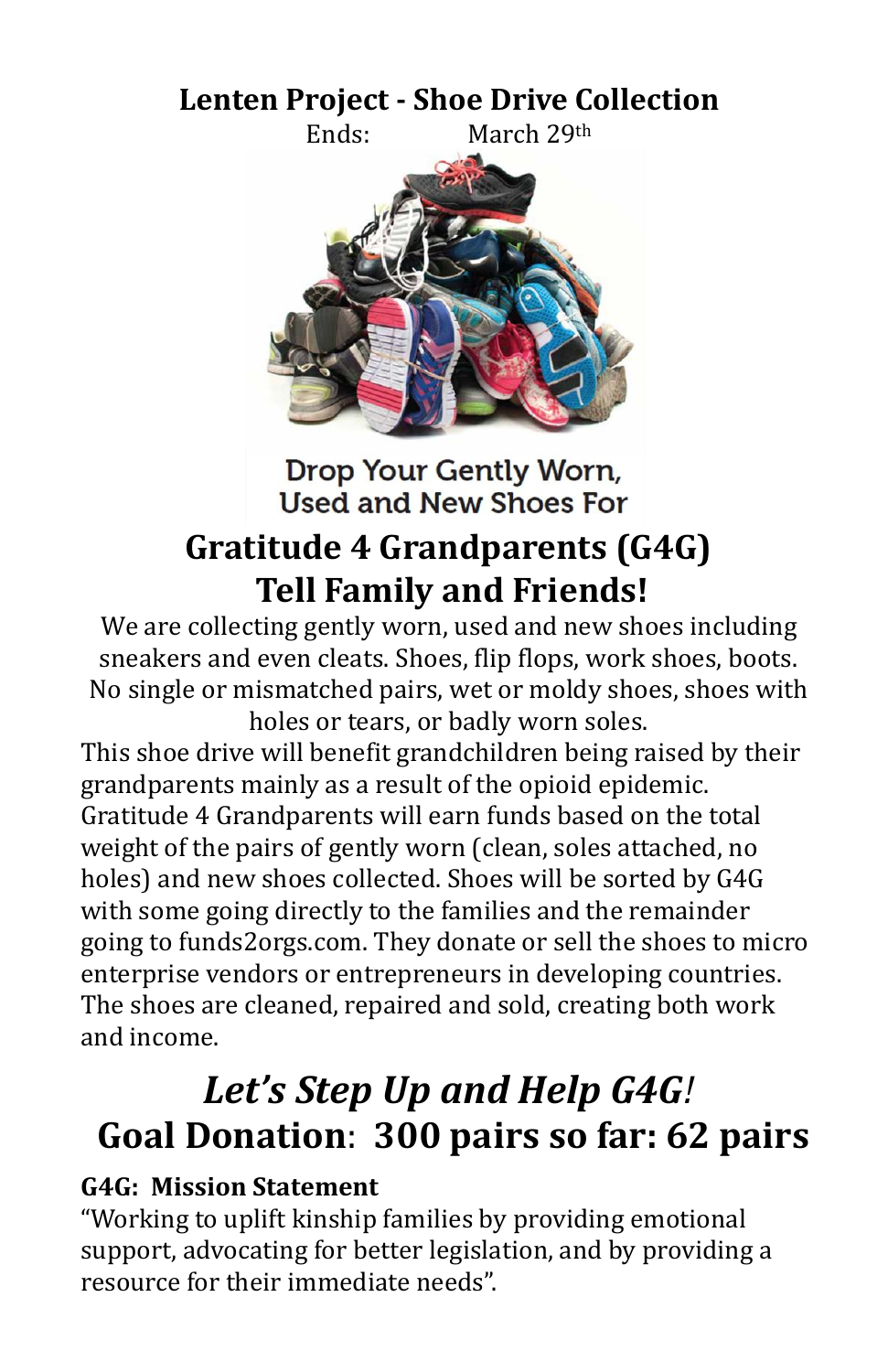#### **Stole Making Project**

This year we are making stoles to celebrate the 50-40-10 Anniversary of Ordination in the ELCA - 50 years for ordination of women, 40 years for ordination of women of color and 10 years for ordination of members of the LGBTQIA+ community. We are recruiting sewers from all over the Synod (and beyond) to make the stoles and deliver them to the Synod Assembly (which has been postponed from May 1). We have packets available which include a paper pattern, a ready-to-iron-on logo and instructions. Please let me know if you would be interested in making one or more stoles. Thanks. Janet